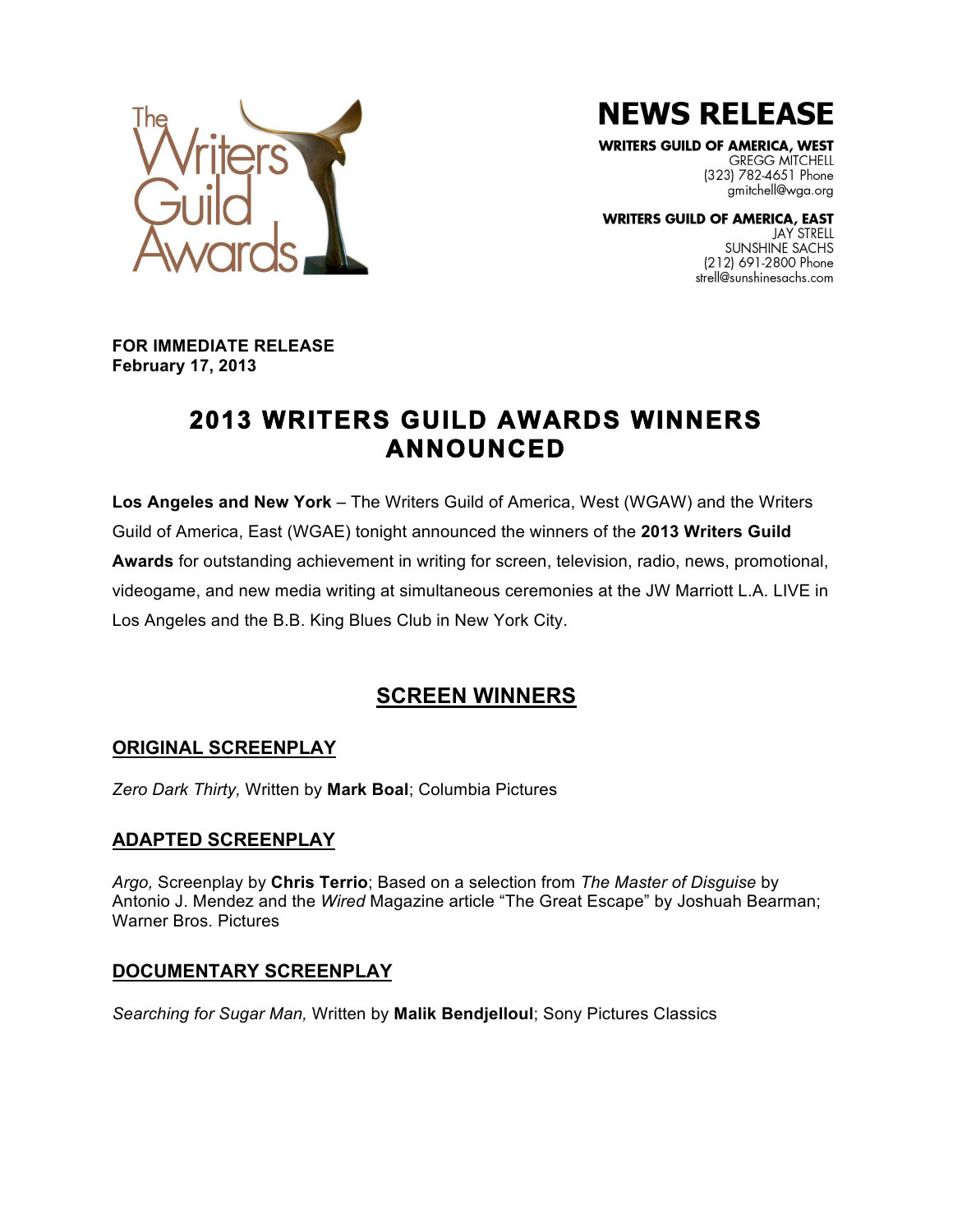#### **2013 Writers Guild Awards – WINNERS ANNOUNCED – Page 2 of 7**

#### -more-**TELEVISION WINNERS**

#### **DRAMA SERIES**

*Breaking Bad,* Written by **Sam Catlin**, **Vince Gilligan**, **Peter Gould**, **Gennifer Hutchison**, **George Mastras**, **Thomas Schnauz**, **Moira Walley-Beckett**; AMC

#### **COMEDY SERIES**

*Louie,* Written by **Pamela Adlon**, **Vernon Chatman**, **Louis C.K.**; FX

#### **NEW SERIES**

*Girls,* Written by **Judd Apatow**, **Lesley Arfin**, **Lena Dunham**, **Sarah Heyward**, **Bruce Eric Kaplan**, **Jenni Konner**, **Deborah Schoeneman**, **Dan Sterling**; HBO

#### **EPISODIC DRAMA**

"The Other Woman" *(Mad Men),* Written by **Semi Chellas** and **Matthew Weiner**; AMC

#### **EPISODIC COMEDY**

"Virgin Territory" *(Modern Family),* Written by **Elaine Ko**; ABC

#### **LONG FORM – ORIGINAL**

*Hatfields & McCoys, Nights Two and Three,* Teleplay by **Ted Mann** and **Ronald Parker,** Story by **Bill Kerby** and **Ted Mann**; History Channel

#### **LONG FORM – ADAPTED**

*Game Change,* Written by **Danny Strong,** Based on the book by Mark Halperin and John Heilemann; HBO

#### **ANIMATION**

"Ned 'N' Edna's Blend Agenda" *(The Simpsons),* Written by **Jeff Westbrook**; Fox

#### **COMEDY / VARIETY (INCLUDING TALK) – SERIES**

*Portlandia*, Writers: **Fred Armisen, Carrie Brownstein, Karey Dornetto, Jonathan Krisel, Bill Oakley**; IFC

#### **COMEDY / VARIETY – MUSIC, AWARDS, TRIBUTES – SPECIALS**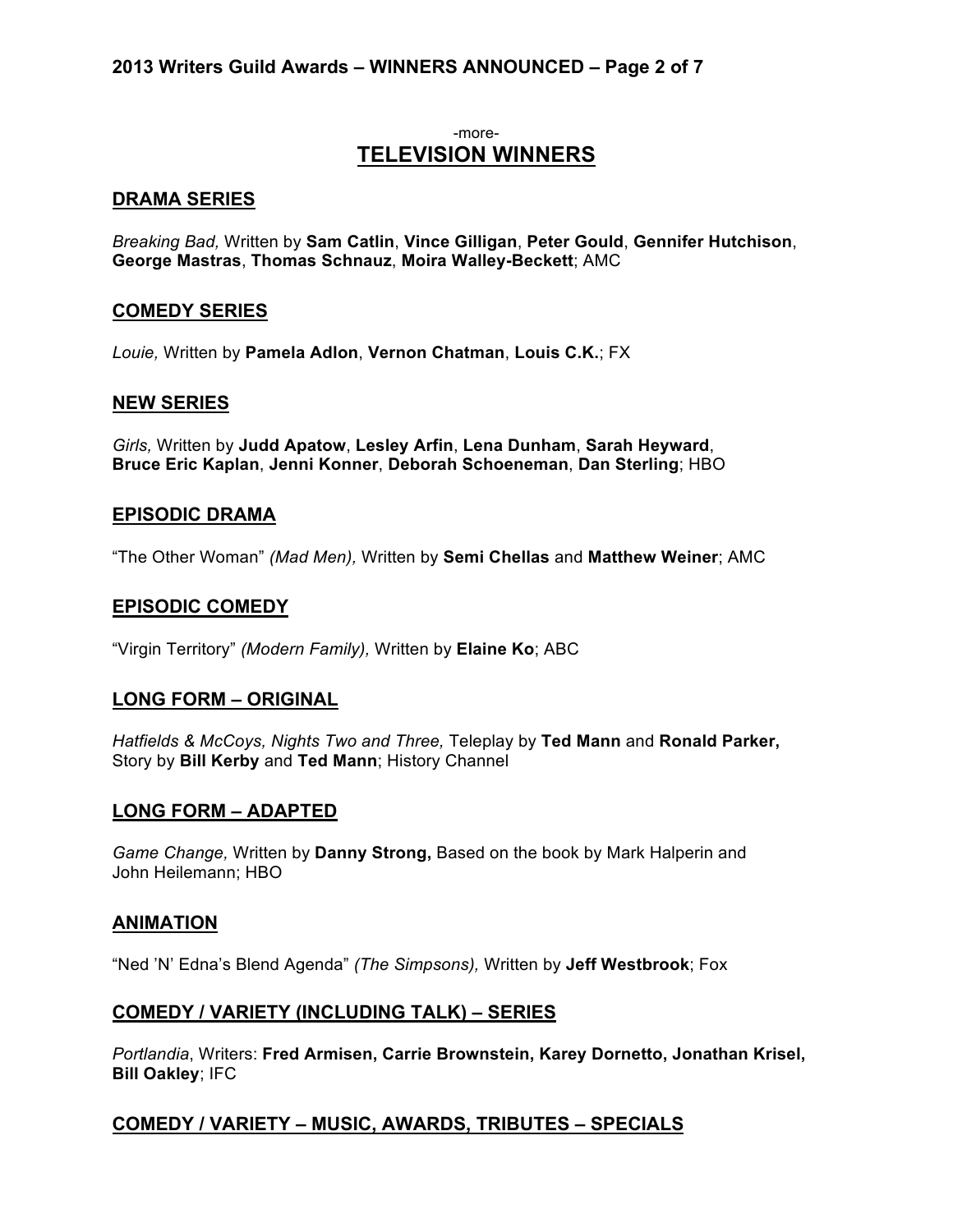## **2013 Writers Guild Awards – WINNERS ANNOUNCED – Page 3 of 7**

*66th Annual Tony Awards,* Written by **Dave Boone**; Special Material by **Paul Greenberg**; Opening and Closing Songs by **David Javerbaum**, **Adam Schlesinger**; CBS

-more-

#### **DAYTIME DRAMA**

*The Young and the Restless,* Written by **Amanda Beall, Jeff Beldner, Susan Dansby, Janice Ferri Esser, Jay Gibson, Scott Hamner, Marla Kanelos, Natalie Minardi Slater, Beth Milstein, Michael Montgomery, Anne Schoettle, Linda Schreiber, Sarah K. Smith, Christopher J. Whitesell, Teresa Zimmerman**; CBS

## **CHILDREN'S – EPISODIC & SPECIALS**

"The Good Sport" *(Sesame Street);* Written by **Christine Ferraro**; PBS

## **CHILDREN'S – LONG FORM OR SPECIAL**

*Girl vs. Monster,* Teleplay by **Annie DeYoung** and **Ron McGee,** Story by **Annie DeYoung**; Disney Channel

### **DOCUMENTARY – CURRENT EVENTS**

"Money, Power and Wall Street: Episode One" *(Frontline),* Written by **Martin Smith** and **Marcela Gaviria**; PBS

### **DOCUMENTARY – OTHER THAN CURRENT EVENTS**

"The Fabric of the Cosmos: The Illusion of Time" *(Nova),* Telescript by **Randall MacLowry,**  Story by **Joseph McMaster** and **Randall MacLowry**; PBS

### **NEWS – REGULARLY SCHEDULED, BULLETIN, OR BREAKING REPORT**

"Tragedy In Colorado: The Movie Theatre Massacre," Written by **Lisa Ferri, Joel Siegel**; ABC News

### **NEWS – ANALYSIS, FEATURE, OR COMMENTARY**

"The Ghost of Joe McCarthy" *(Moyers & Company),* Written by **Bill Moyers, Michael Winship**; Thirteen/ WNET

## **RADIO WINNERS**

### **NEWS – REGULARLY SCHEDULED OR BREAKING REPORT**

"World News This Year 2011," Written by **Darren Reynolds**; ABC News Radio

### **NEWS – ANALYSIS, FEATURE, OR COMMENTARY**

"Dishin Digital," Written by **Robert Hawley**; WCBS-AM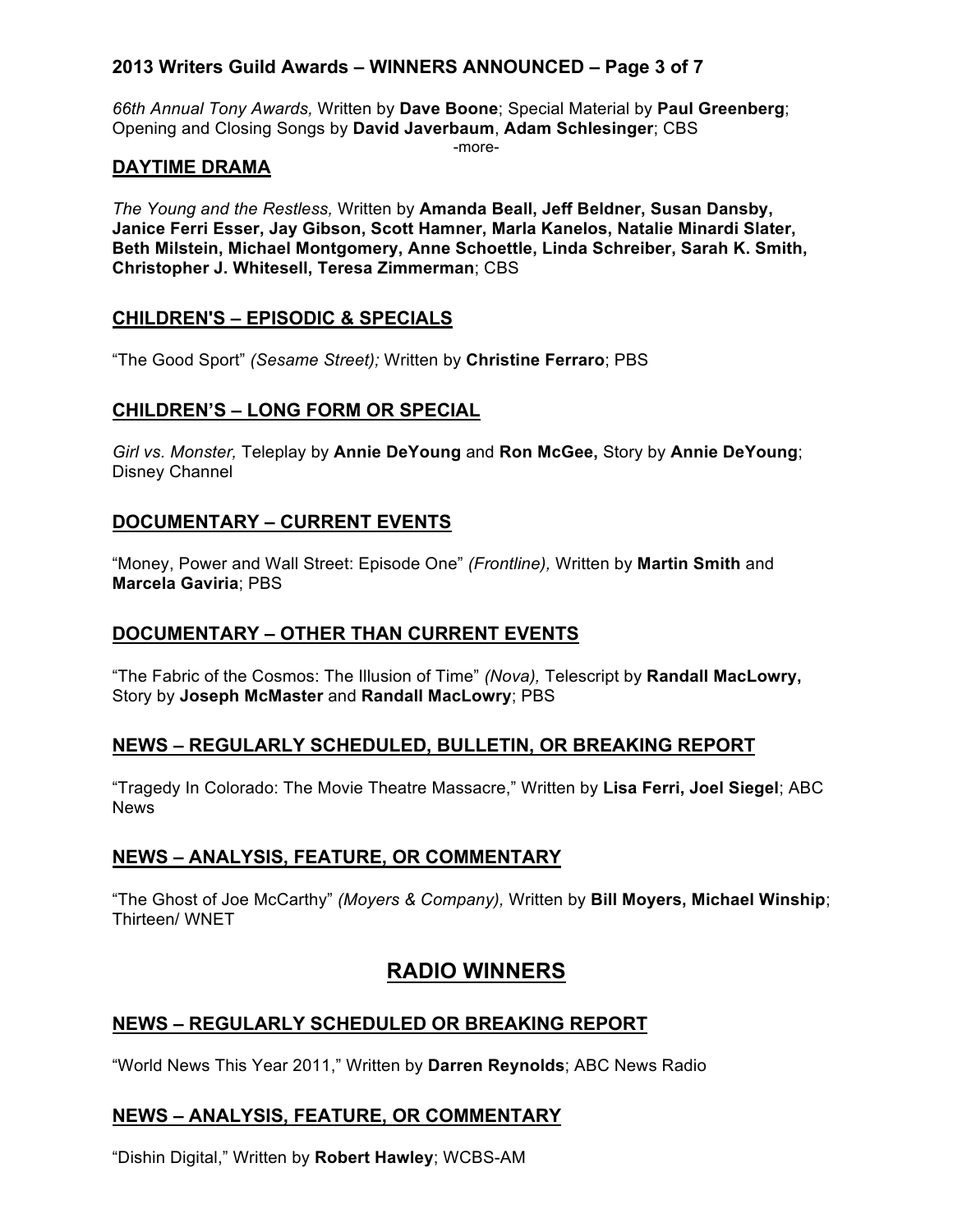#### -more-**PROMOTIONAL WRITING AND GRAPHIC ANIMATION WINNERS**

## **ON-AIR PROMOTION (RADIO OR TELEVISION)**

"Partners," Written by **Dan A. Greenberger**; CBS

### **TELEVISION GRAPHIC ANIMATION**

"The Oscars" *(Sunday Morning with Charles Osgood),* Animation by **Bob Pook**; CBS

## **VIDEOGAME WRITING WINNER**

### **OUTSTANDING ACHIEVEMENT IN VIDEOGAME WRITING**

*Assassin's Creed III: Liberation*, Scriptwriting by **Richard Farrese**, **Jill Murray**; Ubisoft

## **NEW MEDIA WRITING WINNERS**

## **OUTSTANDING ACHIEVEMENT IN WRITING ORIGINAL NEW MEDIA**

"The Compromises, Episode 1," "The Pest, Episode 3," The Snake, Episode 4," "The Bonding, Episode 6," "The Future, Episode 7/Series Finale" (*Jack in a Box*), Written by **Michael Cyril Creighton**; jackinaboxsite.com

## **OUTSTANDING ACHIEVEMENT IN WRITING DERIVATIVE NEW MEDIA**

"Hide And Seek," "Keys to the Kingdom," "The Chosen Ones," "Parting Shots" (*The Walking Dead: Cold Storage*), Written by **John Esposito**; amctv.com

### *(\*Editor's Note: There were no nominees in the Documentary – Radio category this year.)*

The Writers Guild Awards honor outstanding writing in film, television, new media, videogames, news, radio and promotional writing, and graphic animation. The awards were presented jointly in all competitive categories during simultaneous ceremonies on Sunday, February 17, 2013, in Los Angeles at the JW Marriott L.A. LIVE and in New York at the B.B. King Blues Club.

Emmy-winning *Castle* TV star **Nathan Fillion** hosted the West Coast WGA ceremony, which was executive produced by **Cort Casady.** Presenters who appeared at the L.A. show included: two-time Academy Award-nominee and Golden Globe-winning actress **Jessica Chastain** (*Zero Dark Thirty*), *Modern Family* co-stars, two-time Emmy-winning actress **Julie Bowen** and ALMA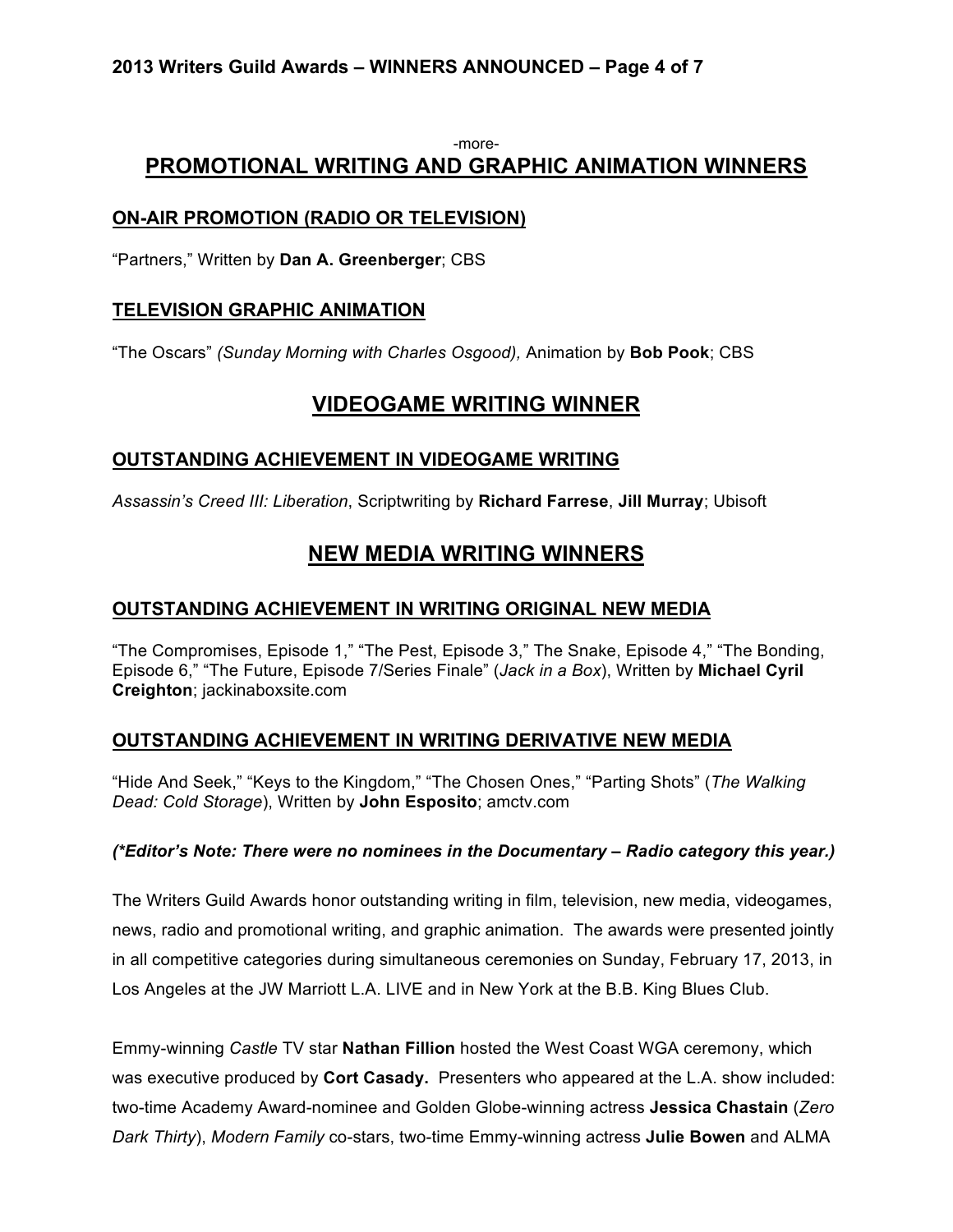#### **2013 Writers Guild Awards – WINNERS ANNOUNCED – Page 5 of 7**

-more-

Award-winning actor **Rico Rodriguez**, Emmy and Golden Globe-winning actress **Jane Lynch** (*Glee*), Academy Award-winning director **Steven Spielberg** (*Lincoln*), Golden Globe-nominated actor **Tobey Maguire** (*The Great Gatsby*), two-time Academy Award-nominated actress **Jacki Weaver** (*Silver Linings Playbook*), Screen Actors Guild Award-winning actress **Kate Walsh** (*Private Practice, Grey's Anatomy*), three-time Writers Guild and nine-time Emmy Awardnominated actress-writer **Amy Poehler** (*Parks and Recreation*) and her *Parks and Recreation*  co-star, Independent Spirit Award-nominated actor **Adam Scott**, Emmy-nominated actress **Anna Gunn** (*Breaking Bad*), Emmy-nominated actor **Walton Goggins** (*Justified*), actor **Alfred Molina** (*Monday Mornings*), Emmy and Writers Guild Award-winning *Mad Men* creator **Matthew Weiner,** ALMA Award-winning actress **Aubrey Plaza** (*Parks and Recreation*), Emmy-winning actor **Sam Waterston** (*The Newsroom*), three-time Emmy-winning actor **Brad Garrett** (*Everybody Loves Raymond*), actor **Craig Robinson** (*The Office*), writer/actor/director **Mark Duplass** (*The Mindy Project*), screenwriters **Jon Lucas** & **Scott Moore** (*The Hangover*), and Writers Guild Award-nominated *Key and Peele* co-creators/co-stars **Keegan-Michael Key** and **Jordan Peele**.

Attendees at the WGAW's awards ceremony included: **James Gandolfini, Francis Ford Coppola, Kathleen Kennedy, Frank Marshall, T. Bone Burnett, Jay Roach, Congressman Henry Waxman,** and **L.A. Councilmember Steve Koretz**.

Versatile television and screen actor **Richard Kind** hosted the East Coast WGA ceremony, which was executive produced by **Craig Shemin** and **Bonnie Datt**. Presenters who appeared at the New York show included: Academy Award-nominated writer **Lucy Alibar** (*Beasts of the Southern Wild*), writer and actor **Jonathan Ames** (*Bored to Death*), stand-up comedian and writer **W. Kamau Bell** (*Totally Biased with W. Kamau Bell*), Sundance Audience Award-winning actor and writer **Mike Birbiglia** (*Sleepwalk With Me*), Emmy-winning actor **Bobby Cannavale** (*Boardwalk Empire, Nurse Jackie*), Academy Award-nominated writer **Scott Frank** (*Minority Report*), actress and writer **Gina Gershon** (*Killer Joe*), actress and CBS News Sunday Morning contributor **Nancy Giles** (*China Beach*), stand-up comedienne and actress **Lisa Lampanelli** (*Not Fade Away*), Emmy-winning actress and writer **Sonia Manzano** (*Sesame Street*), Emmywinning producer and writer **Mike Reiss** (*The Simpsons*), producer and writer **Liz Tuccillo** (*Smash* and *Sex and the City*) and author **Meg Wolitzer** (*The Interestings, This Is Your Life*).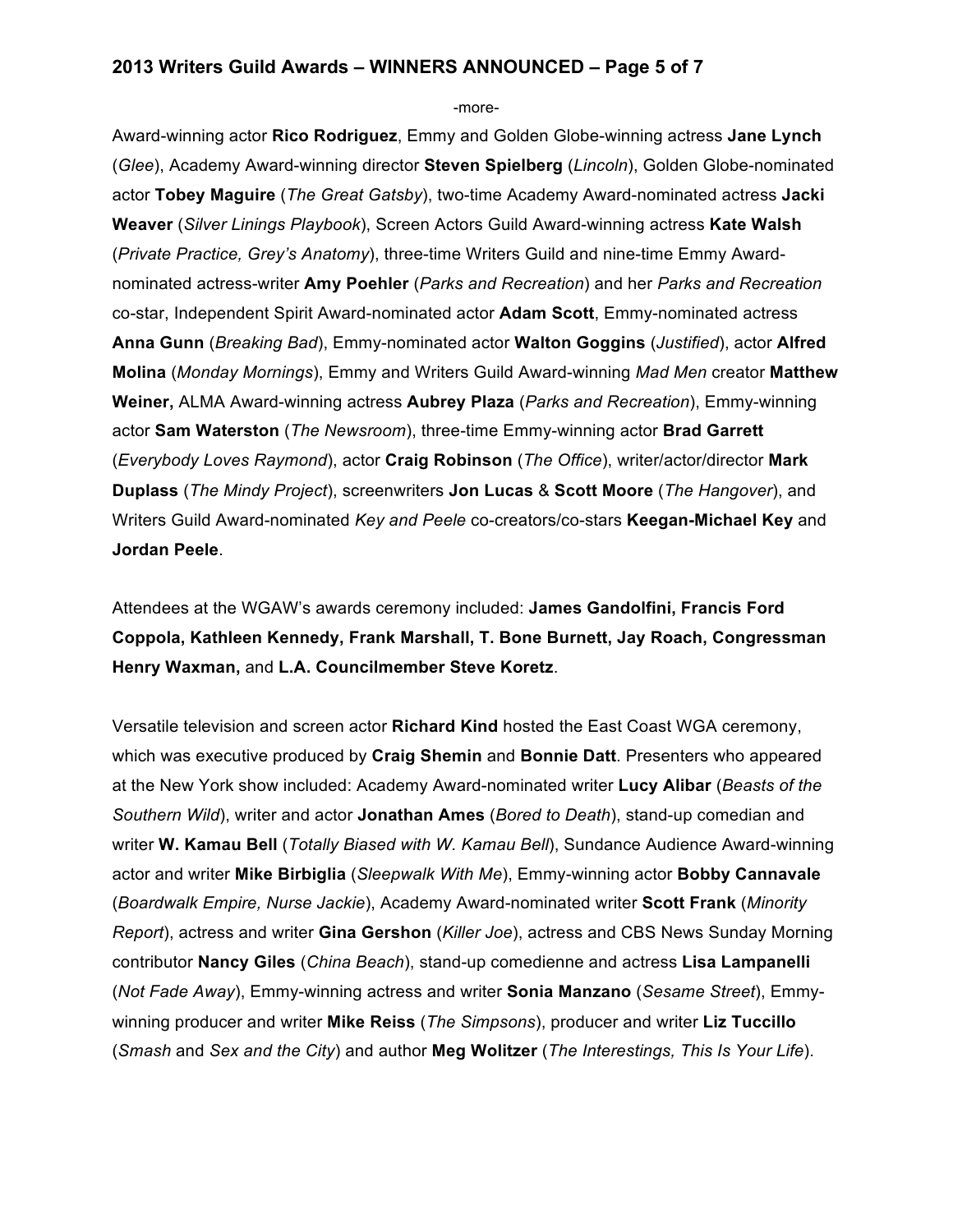#### **2013 Writers Guild Awards – WINNERS ANNOUNCED – Page 6 of 7**

-more-

Attendees at the WGAE's awards ceremony included: **Fred Armisen Talia Balsam, Amy Berg, Eleanor Bergstein, Jacob Bernstein, Louis C.K., Lena Dunham, Terry George, Gina Gionfriddo, Steve Higgins, Alex Karpovsky, Brian Koppelman, Franklin Leonard, David Magee, John McLaughlin and Matthew Quick.**

The Writers Guild of America, West presented special honors to: **Tom Stoppard** – Laurel Award for Screen for lifetime achievement in screenwriting; **Joshua Brand** & **John Falsey** – Paddy Chayefsky Laurel Award for Television for lifetime achievement in television writing; **Tony Kushner** (*Lincoln*) – Paul Selvin Award for written work which embodies constitutional rights and civil liberties; past WGAW President **Daniel Petrie, Jr.** – Morgan Cox Award for exemplary service to the Guild; *Everybody Loves Raymond* Creator **Phil Rosenthal** – Valentine Davies Award for community service and humanitarian efforts; **Akira Kurosawa, Shinobu Hashimoto, Ryûzô Kikushima,** and **Hideo Oguni** – Jean Renoir Award for Screenwriting Achievement, given to international screenwriters who have advanced the literature of motion pictures and made outstanding contributions to the profession of screenwriter.

The Writers Guild of America, East presented special honors to: **David Koepp** – Ian McClellan Hunter Award for Career Achievement in Writing, and **Bob Schneider** – Richard E. Jablow Award for devoted service to the Guild. The Guild also presented a special tribute to the late **Nora Ephron**.

Credits for the WGAW's West Coast show included: Executive Producer **Cort Casady,** Director **Joe DeMaio,** Talent Producer **Carole Propp,** Head Writer **Dave Boone**, Writers **Beth Armogida** and **Cort Casady,** Coordinating Producer **Michelle Robinson,** Co-Producer **Aaron Cooke,** and Production Designer **John Calkins.**

Credits for the WGAE's East Coast show included: Executive Producer and Head Writer **Craig Shemin,** Executive Producer **Bonnie Datt,** Consulting Producer **David Steven Cohen**, and Producer **Larry Bogush.** The show's writers included: **David Steven Cohen, Bonnie Datt, John Marshall and Frank Santopadre.** Additional material provided by **Tim Carvell, Travon Free, Dan McCoy and Sam Means.**

For media inquiries about the 2013 Writers Guild Awards Los Angeles show, please contact Gregg Mitchell in the WGAW Communications Department at: (323) 782-4651 or email: gmitchell@wga.org, or visit online at: www.wga.org.